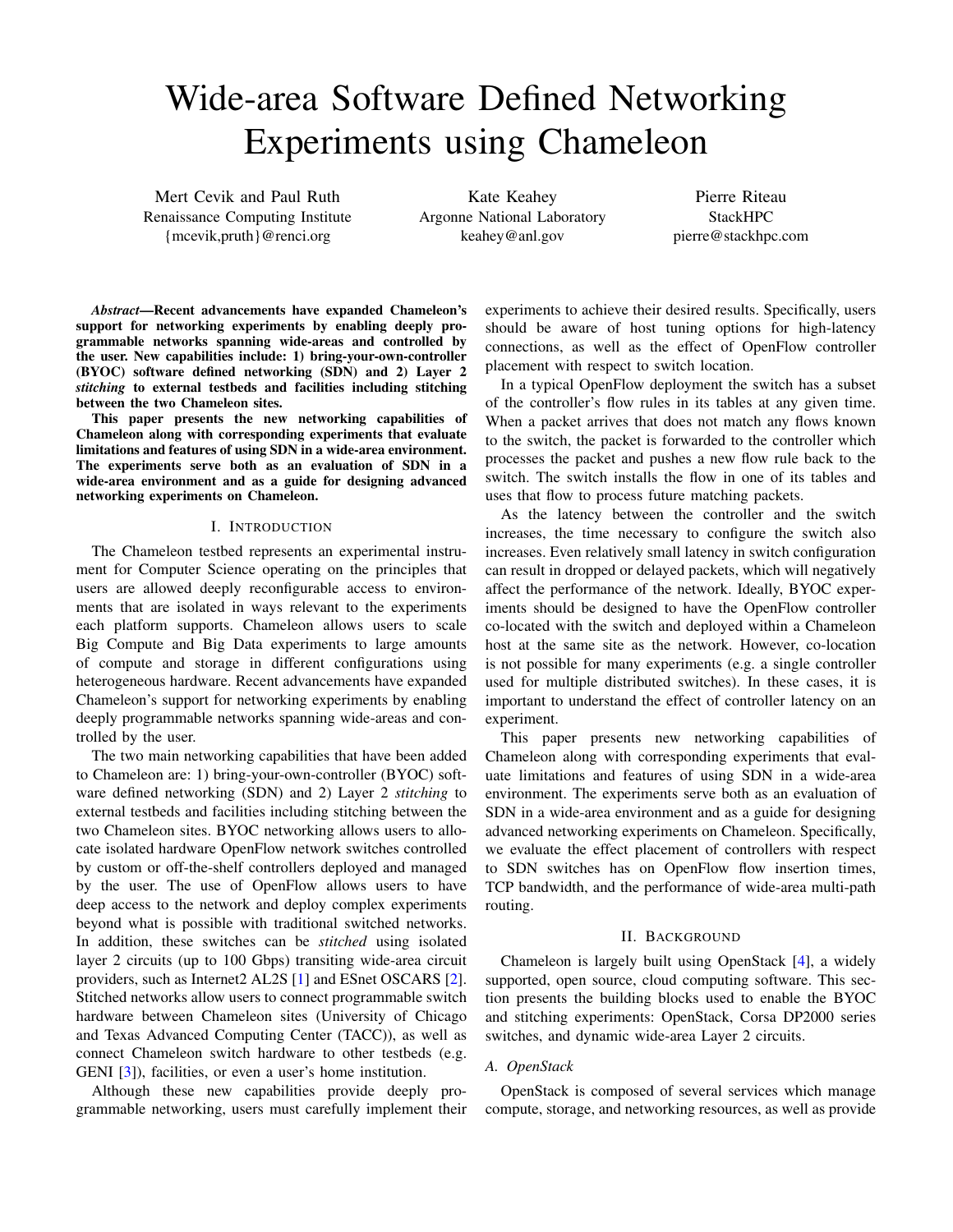

<span id="page-1-1"></span>Figure 1. Each Chameleon site has been extended to include Corsa DP2000 series switches that are used to create mutually isolated line-rate OpenFlow forwarding contexts controlled by the user. The forwarding contexts can be stitched via Internet2 and ESnet to each other, ExoGENI, campus research laboratories, and other facilities.

identity management, monitoring, orchestration, etc.

Neutron is the Networking service within OpenStack. It implements APIs allowing users and administrators to define networking within an OpenStack cloud deployment [\[5\]](#page-5-4). It manages virtual networking infrastructures composed of networks, subnets, switches, and routers. It is also capable of configuring physical network devices, such as network switches. Neutron provides DHCP and NAT forwarding services for bare-metal nodes and virtual machines, and can provide advanced services such as firewalls and VPNs.

Neutron is composed of a main API server, plugins implementing specific networking configurations (such as VLAN or VXLAN), and agents providing various networking services that can be leveraged by compute instances in an OpenStack cloud (DHCP, L3 routing, access to metadata servers, etc.).

Users can define tenant networks, i.e. networks which are under their control and dedicated to their own use. Users configure these networks with a chosen IP subnet and connect them to external networks such as the Internet via virtual routers. These networks are isolated from the physical infrastructure and from other tenant networks. Giving full control of the network configuration to users allows them to define networks as required by their applications.

Ironic [\[6\]](#page-5-5) is the Bare Metal service within OpenStack. It manages the configuration of bare metal nodes, deployment of disk images onto them, serial console access, etc. Originally, Ironic only supported placing all provisioned nodes and nodes under deployment into a single Layer 2 network shared by all tenants. This meant user-defined tenant networks could not be used for bare-metal, resulting in a lack of isolation between tenants and limited configuration capabilities for users. In the OpenStack Newton release, Ironic added support for networking multi-tenancy [\[7\]](#page-5-6), allowing each tenant to define and use tenant networks isolated using VLAN tagging,

with all the flexibility advantages described above.

Ironic interacts with Neutron to perform network configuration necessary to ensure nodes are on the right Layer 2 network. This can be done via Modular Layer 2 (ML2) drivers specialized for particular network devices or using networkinggeneric-switch (NGS), an extendable framework responsible for applying configuration information to networking hardware equipment [\[8\]](#page-5-7). NGS supports various families of switches from vendors such as Cisco, Huawei, Arista, and Dell Force10. The way NGS works is described as follows:

- When a new network is created (respectively deleted), Neutron allocates a VLAN ID to use as a *segmentation ID* for the network and invokes NGS to define (respectively undefine) the corresponding VLAN on each switch in the cloud infrastructure.
- When a bare metal instance is launched with a chosen network, Neutron invokes NGS to configure the port of the bare metal node hosting the instance as *access port* for the corresponding VLAN on the ToR switch.
- When a bare metal instance is terminated, Neutron invokes NGS to remove the port of the bare metal node from the corresponding VLAN on the ToR switch.
- NGS also supports configuring *trunk ports* for specific interfaces, such as uplinks or OpenStack controller nodes, which need to access a wide range of VLANs.

This paper presents an extension of the NGS plugin that enables provisioning of tenant controlled isolated OpenFlow switches using Corsa DP2000 series switches discussed in Section [II-B.](#page-1-0)

### <span id="page-1-0"></span>*B. Corsa DP2000 Series Switches*

Corsa DP2000 series switches [\[9\]](#page-5-8) are ideally suited for multi-tenant networking infrastructure. These switches are a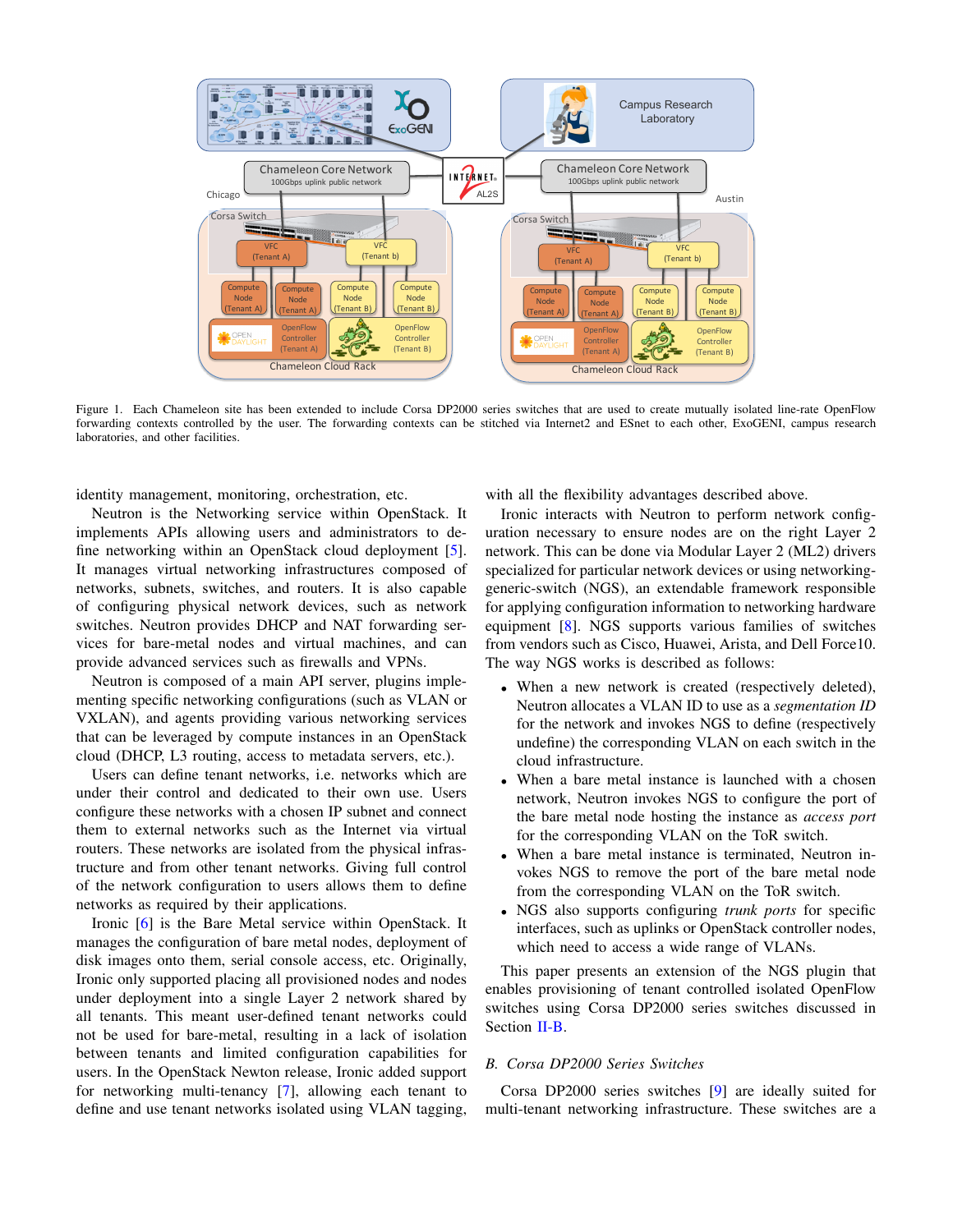deeply programmable switching platform that expose independent virtualized forwarding contexts (VFCs), seen in Figure [1,](#page-1-1) that operate at line-rate (up to 100 Gbps). Each VFC acts as an independent OpenFlow switch with its own controller and can forward traffic between a subset of the physical ports (or logical ports defined by a VLAN tag).

Multiple isolated tenants can be supported on the switch by creating independent VFCs for each tenant and attaching each tenant's nodes and VLANs only to their VFC. Deep programmability by the tenant can be achieved by attaching each VFC to a tenant-managed OpenFlow controller. Chameleon uses the Corsa's VFC abstraction to isolate tenant networks while providing tenant-controlled OpenFlow programmability.

# *C. Dynamic Wide-area Layer 2 Circuits*

Recent advances made by wide-area network transit providers have enabled IT staff to connect campuses and other facilities using on-demand wide-area Layer 2 circuits. These next generation wide-area networking capabilities are increasingly necessary as we see more large-scale big data science collaborations. Example systems include Internet2's Advanced Layer 2 Services (AL2S) and DOE's ESnet.

Each of these providers capabilities can be accessed interactively or programmatically using well defined interfaces. ESnet uses the On-demand Secure Circuits and Advance Reservation System (OSCARS) while Internet2 AL2S uses the Open Exchange Software Suite (OESS). Before using such services, a campus or facility must be connected appropriately and a dynamic connection point must be named with a URN. After this initial configuration, campus or facility staff can create VLANs between their URN and the URN of any other authorized campus with a similar connection.

These dynamic Layer 2 circuits are commonly used to create temporary, high-bandwidth, dedicated, wide-area VLANs between facilities in order to transfer large amounts of data or to create complex wide-area network topologies for computer networking experiments (e.g. using GENI). Work presented in this paper describes how IT staff can connect tenant resources on Chameleon to their campuses and facilities using the dynamic advanced Layer 2 circuits.

#### III. IMPLEMENTATION

This section describes the general configuration and infrastructure required to enable BYOC and stitching to OpenStack clusters.

## *A. OpenStack Configuration: Layer2 Network Stitching*

Previous sections discussed how dynamic Layer 2 circuit providers are used by GENI to stitch between cloud resources and to external campuses and facilities. Stitching Layer 2 circuits between OpenStack and external resources requires extending OpenStack Neutron networks outside the cluster to dynamic meeting points accessible by external domains. Figure [1](#page-1-1) show how Chameleon follows ExoGENI [\[10\]](#page-5-9) by referring to these meeting points as stitchports or sometimes *stitchable VLANs*.

OpenStack bare metal clusters use either a *flat* network shared by all tenants or VLANs to create isolated Layer 2 networks for each tenant. Each isolated network is configured with its own subnet and router providing layer 3 service for nodes connected to the network. Typically, an OpenStack cluster has a single pool of VLANs from which tenants request VLAN isolated networks.

Enabling external stitching in OpenStack relies on the same network isolation abstraction but extends a subset of the available VLANs to specific meeting points outside of the OpenStack cluster. If these VLANs extend to dynamic meeting points (e.g. Internet2 AL2S URNs), external facilities can be stitched to the OpenStack networks.

Each OpenStack cloud can access several stitchable meeting points, as well as have VLANs limited to the local site. The provider network abstraction is used to allow tenants to choose between VLANs and specific stitchable VLANs. Separate pools of VLANs are plumbed to each external stitching point. A separate provider network is created to manage each pool of VLANs. Each provider is assigned a separate virtual interface and VLAN range. Tenants can create isolated Neutron networks using standard OpenStack tools and specify the *provider network* to provision a VLAN that extends to a specific destination (e.g. ExoGENI).

There can be multiple stitching VLAN providers if there are multiple stitching paths (e.g. one for stitching to each testbed). As long as each of these virtual providers are assigned a disjoint set of VLANs, tenants that require stitchable VLANs will only need to request a VLAN from the provider network that manages access to the desired external stitchport.

Creating an OpenStack network mapped to a specific provider is normally reserved to administrators (as described in Section [II-A\)](#page-0-0). Using provider networks for stitching requires reconfiguring the policy to allow regular users to do so as well.

User Interface: In order to use Chameleon stitchable VLANs, a tenant must follow the existing CLI workflow (with slight modifications) for creating isolated tenant networks. The only change is that the provider network must be specified to be from the desired pool (e.g. *exogeni*). Upon creation of the network the CLI reports the *provider:segmentation\_id* which is the VLAN that was assigned. Currently, there are 10 stitchable VLANs from each Chameleon site connecting to ExoGENI. Users must use the *segmentation\_id* allocated by Chameleon to create an ExoGENI slice to complete the stitch. The remainder of the Chameleon workflow remains unchanged. An example CLI command is:

```
openstack network create \
  --provider-network-type exogeni \
  --provider-physical-network vlan \
  myTenantNetwork
```
provider:segmentation\_id | 3290

## *B. OpenStack Configuration: Corsa and BYOC*

In a previous section we discussed OpenStack Neutron and the NGS plugin used by Chameleon to configure the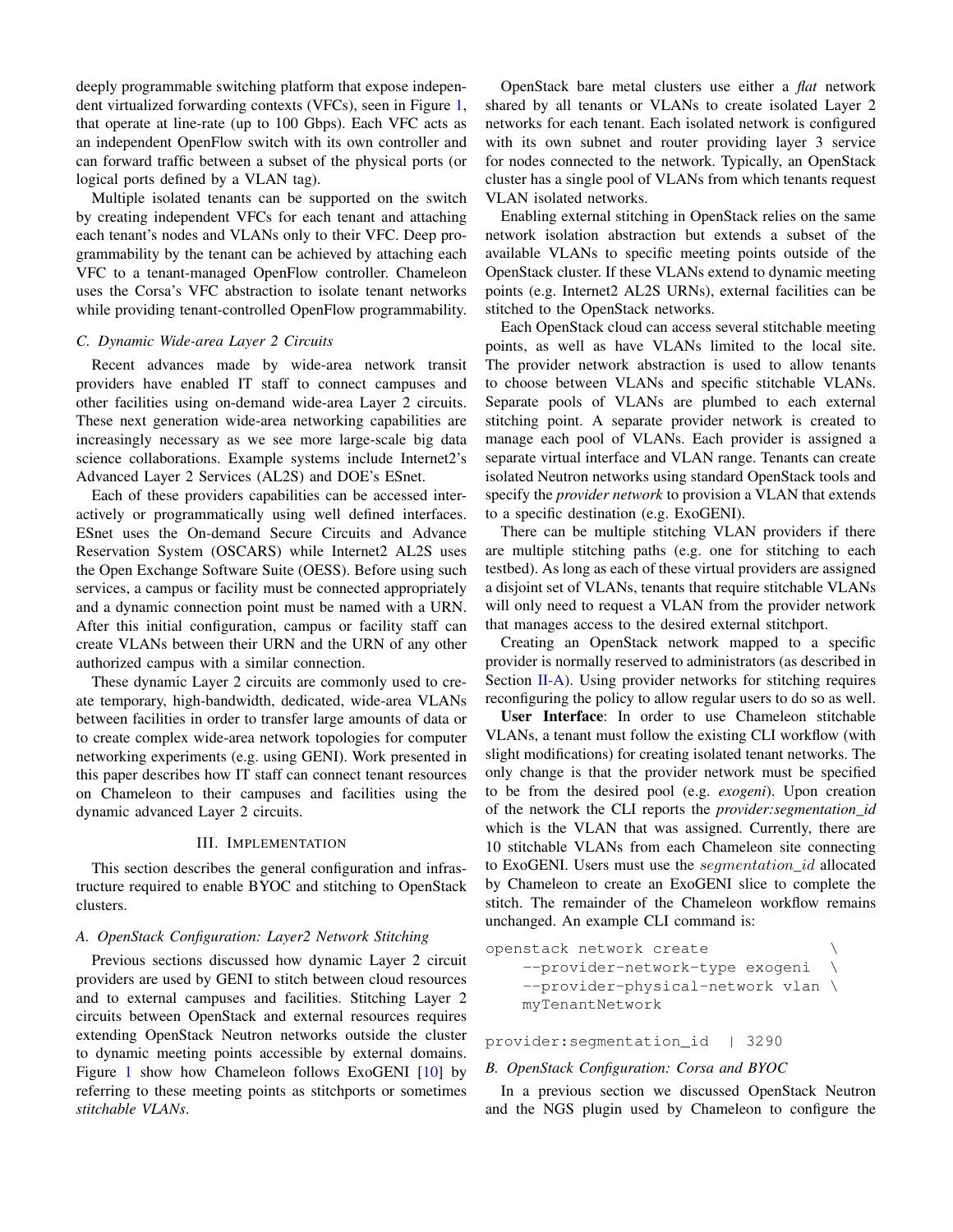network switches, including the Dell switches that are part of Chameleon's first-phase hardware. This work extends the standard NGS plugin to: 1) support Corsa DP2000 series switches, 2) support users to use their own OpenFlow controllers to control their networks, and 3) stitch networks to one or more external layer 2 circuits.

Recall that OpenFlow and NGS allow tenants to create isolated VLAN networks on many common types of networking hardware. This work extended the NGS plugin to support traditional OpenStack VLAN networking on Corsa switches. VLANs are implemented on the Corsas as a VFC that forwards traffic between a set of user nodes and a specified uplink VLAN. In this basic configuration, the VFC is configured as a learning switch by connecting to a Chameleon-managed OpenFlow controller. This functionality mimics that available through the NGS plugin on standard switches and allows Corsa switches to be used with a standard OpenStack VLAN network using the standard OpenStack API.

The addition of support for BYOC is similar to that of a standard isolated VLAN network except that the VFC is connected to a user-specified OpenFlow controller instead of the learning switch controller managed by Chameleon. BYOC uses the standard OpenStack networking API with the addition of an OpenFlow controller IP and port passed in the description field when creating the network. When the NGS plugin creates the isolated VFC it sets the OpenFlow controller to the IP and port in the description. Any controller IP and port can be used as long as the server is reachable using the Internet.

By default, every Chameleon network is assigned a VLAN that isolates traffic across the local Chameleon infrastructure. Recall that externally stitched networks use a VLAN from a pool that is pre-plumbed to externally facing stitchports. BYOC networks implement this by attaching a VLAN tagged logical port between the VFC and the physical uplink port on the switch. This results in a VFC that has one uplink port (possibly externally stitched) and one local port for each node connected to the network. Arbitrary OpenFlow rules can be applied to traffic in the VFC.

Users can add additional externally stitched circuits to any BYOC network. This is accomplished by assigning multiple OpenStack networks (and their associated VLANs) to a single VFC. When a network in created, the user can optionally name the network by adding another argument to the description field. The NGS plugin will associate all networks that specify the same name to a single VFC. Each Chameleon project has its own name space for network names so only VLANs within a project can be associated with the same VFC. When a VLAN is added to an existing VFC, a new logical uplink port associated with the new network's VLAN is added to the VFC, enabling the VFC to send traffic to the newly stitched circuit.

User Interface: In order to use Chameleon BYOC networks, a tenant must follow the existing CLI workflow (with slight modifications) for creating isolated tenant networks. The only change is that the controller must be added to the descrip-



<span id="page-3-0"></span>Figure 2. Experiments restricted to a single site contain a VFC connecting multiple nodes and controlled by either a local controller simulating latency with tc or a remote controller on ExoGENI.

tion field. The remainder of the Chameleon workflow remains unchanged. To specify a name for the VFC, *VSwitchName* should be appended to the *description* field. An example CLI command is:

```
openstack network create \
--provider-network-type exogeni \
--provider-physical-network vlan \
--description \
  OFController=<OF_IP>:<OF_Port>,\
  VSwitchName=<name> \
  myTenantNetwork
```
## IV. EVALUATION

As discussed in previous sections, placement of an Open-Flow controller relative to the OpenFlow switch is important. Chameleon allows users to place their controllers at any IP accessible through the Internet. The rest of this section discusses a series of experiments evaluating the effect of controller placement.

Each experiment tests a different aspect of controller placement on BYOC performance. Several controller placements were used. The basic placement (Figure [2\)](#page-3-0) deploys the controller in the same Chameleon rack as the switch and simulated increased latency using the  $tc$  tool. In cases where both Chameleon sites were used (Figure [3\)](#page-4-0), a separate controller was placed in each site and latency was controlled with tc. We also experimented with naturally occurring latency by deploying the same Ryu controller on virtual machines at several sites across ExoGENI. Locations tested include: RENCI (Chapel Hill, NC), UH (Houston, TX), Starlight (Chicago, IL), Wayne State (Detroit, MI), UFL (Gainesville, FL), UVA (Amsterdam), UAF (Fairbanks, AK).

## *A. Experiment 1: Flow Table Miss Reaction Time*

Recall that when a packet arrives at an OpenFlow switch, it is tested against all known flow rules. If it does not match any flows known to the switch, the packet is forwarded to the controller which processes the packet and pushes a new flow rule back to the switch. The time necessary to complete this process depends on the speed and complexity of the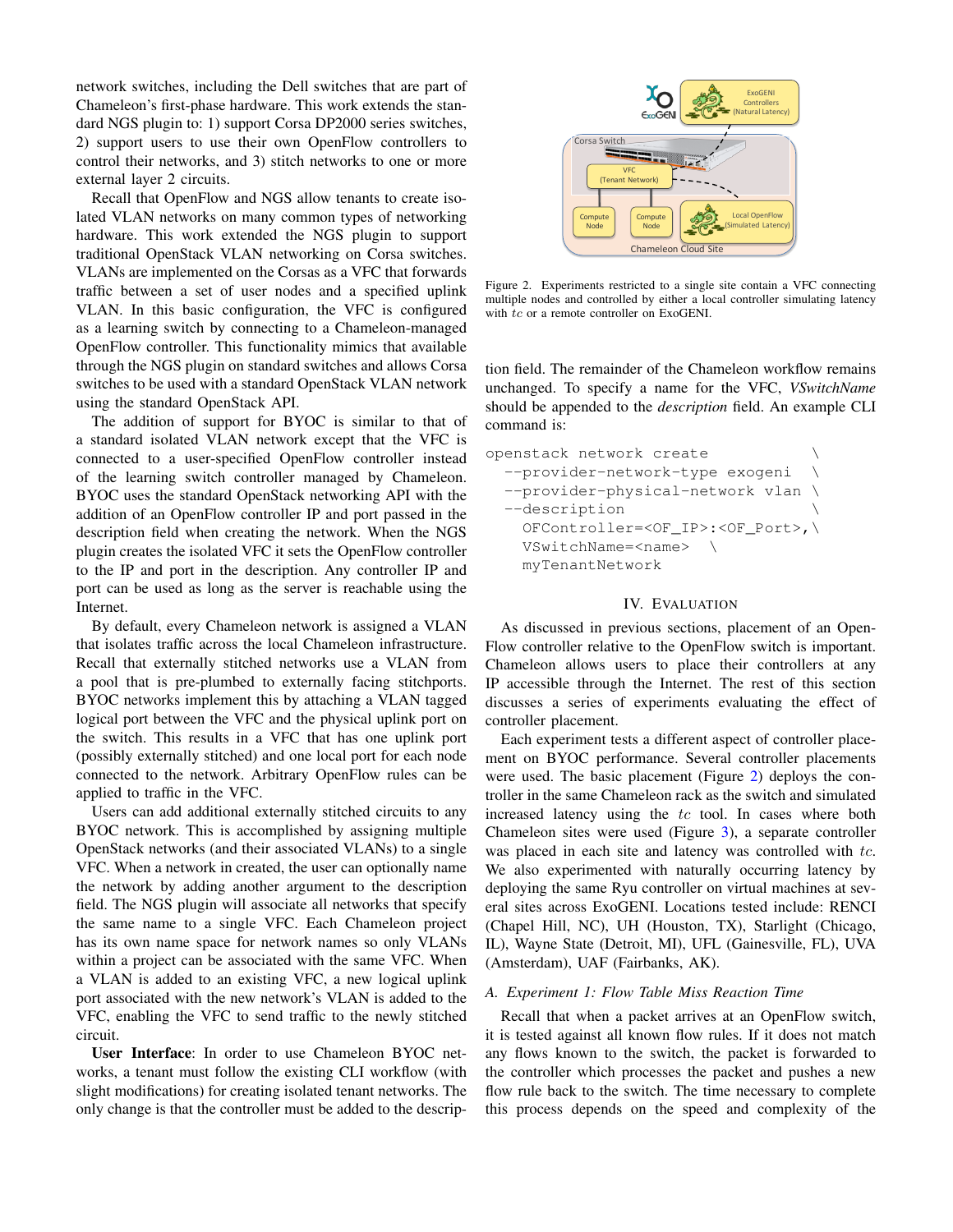

<span id="page-4-0"></span>Figure 3. The multi-path routing experiment deploys VFCs on both Chameleon sites stitched together with two parallel AL2S circuits. Controllers are either co-located with the switches (simulated latency) or remotely deployed on ExoGENI (natural latency). The experiment uses a single path at any given time and finds the time necessary to switch between the paths.

controller hardware and software, as well as the network latency between the switch and the controller. This experiment measures the time required to install a flow caused by a tablemiss with varying amounts of latency between the switch and the controller.

In the experiment, a BYOC network is deployed on the TACC Chameleon site. Two nodes are connected to the network with one node sending a ping (ICMP) packet to the other every 10ms. The OpenFlow controller programs the switch with permanent flows for all traffic, except for the flow rule forwarding traffic from the source of the ping to its destination. This flow has a hard timeout, which forces the switch to expire the rule periodically. The result is that when the flow expires, the next ICMP packet is sent to the controller, which responds



<span id="page-4-1"></span>Figure 4. Time necessary to reinstall a flow that has timed out for various latencies between the switch and its controller. The line represents a co-located controller with simulated latency between the minimum possible (<1ms) and 512 ms. Individual dots show naturally occurring latency between the switch and controllers running on various ExoGENI nodes.



<span id="page-4-2"></span>Figure 5. Single stream TCP bandwidth achieved by iperf3, across various hard timeouts, imposed on flows, with various simulated and natural latency between the switch and the controller.

with the same rule to be installed. While the new flow is being fetched, subsequent ICMP packets are dropped and never reach their destination. Once the flow is re-installed, ICMP traffic is successfully forwarded again. The experiment counts the number of ICMP packets that are dropped and calculates the time required to reinstall the flow based on the 10ms interval between packets.

The experiment is run using the Ryu controller configuration described above, with both simulated and natural latency. For each configuration latency, we recorded the time for 20 reinstalls. The resulting average flow reinstall times can be seen in Figure [4.](#page-4-1) The lowest achievable reinstall times were approximately 100ms with the highest naturally occurring reinstall time being from Amsterdam 157ms.